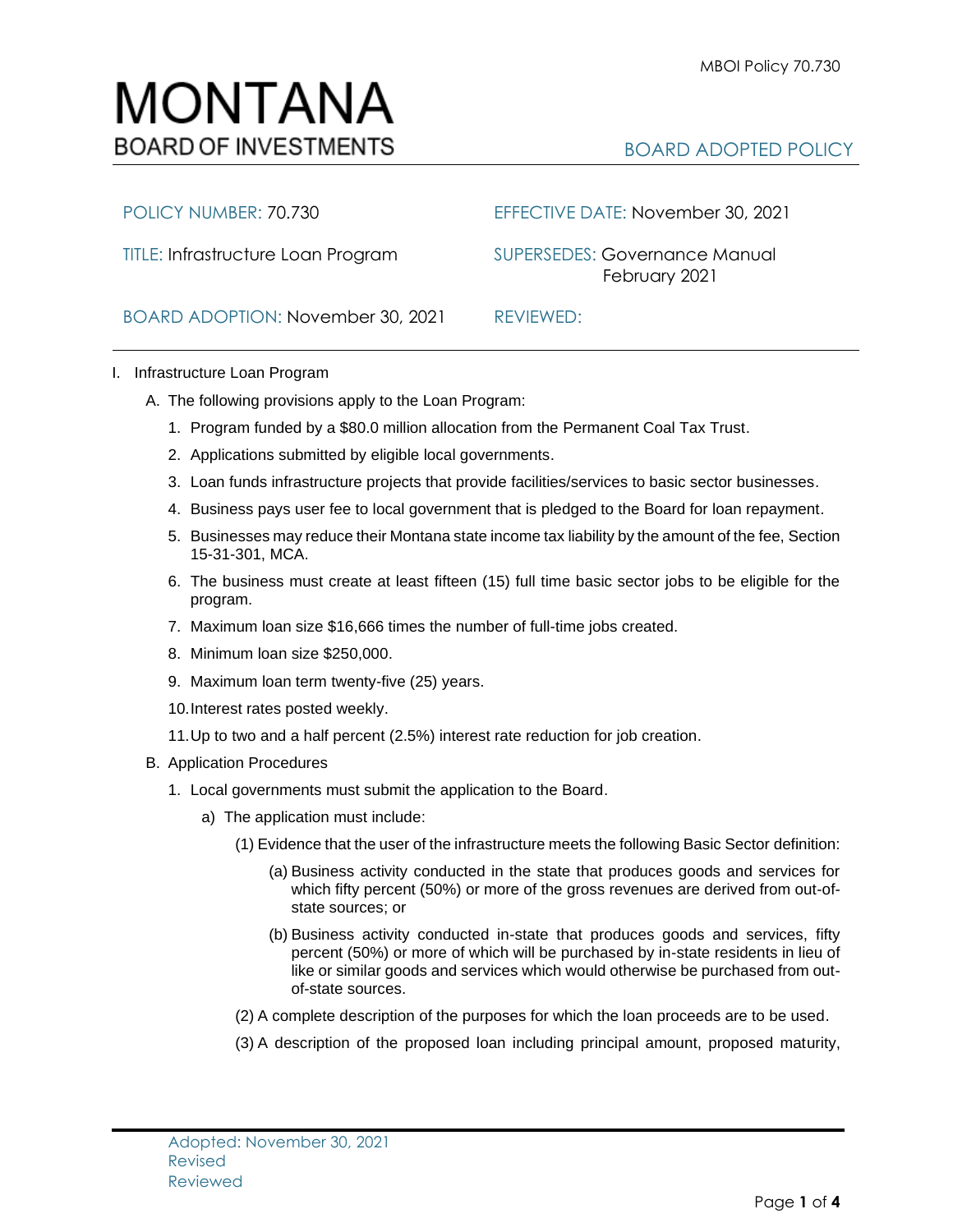proposed repayment schedule, and proposed security.

- (4) Information addressing the following:
	- (a) Estimated number of permanent full-time jobs and their estimated wages, to be created by the project within a four (4) year period.
	- (b) The impact of the jobs on the state and the community where the project is located.
	- (c) Long-term effect of corporate and personal income taxes estimated to be paid by the business and its employees.
	- (d) The current and projected ability of the community to provide necessary infrastructure for economic and community development purposes.
	- (e) The environmental impact of the project and whether any environmental review or permits are required.
	- (f) Other matters that the Board considers necessary.
	- (g) Information about the business creating the jobs shown on the application form.
- (5) The loan application shall be properly signed and certified by the local government applicant and by the business creating the jobs on its section of the application.
- (6) If the loan is approved, the Board and the local government will enter into a commitment agreement.
- (7) The local government must pass a resolution authorizing the acceptance of the commitment agreement and execute and return the commitment agreement within sixty (60) days of the commitment date or the commitment will expire.
- (8) A development agreement, if applicable, between the local government and the basic sector business must accompany the application.
- C. Ineligible Loans
	- 1. Loans to any local government in default on any obligation.
	- 2. Loans to local governments for infrastructure to businesses in default on any obligation.
	- 3. Loans providing infrastructure to business creating fewer than fifteen (15) jobs in a four (4) year period.
- D. Interest Rates
	- 1. Interest rates, effective for a one-week period, will be posted each Thursday to the Board website.
	- 2. Job credit interest rate reductions are available as per Section I of the Infrastructure Loan Policy.
	- 3. Initial interest rate determined by the interest rate posted on the Commercial Loan Rate Sheet on the date the Infrastructure Loan application is received.
- E. Loan Sizing
	- 1. Minimum loan size \$250,000.
	- 2. Maximum loan size \$16,666 per full time job created.
	- 3. All outstanding infrastructure loans limited to \$80.0 million.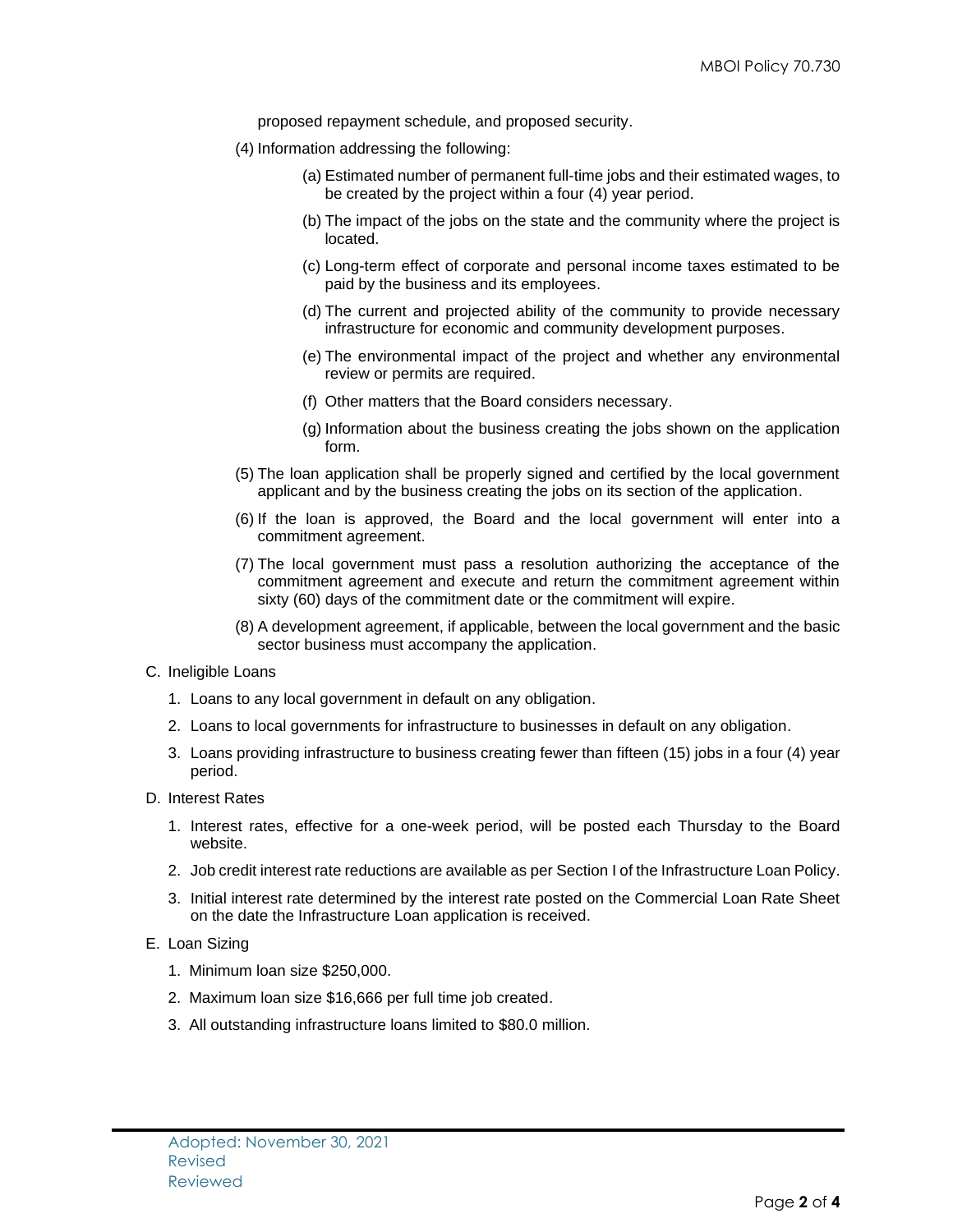- F. Collateral Requirements
	- 1. A note or other evidence of indebtedness.
	- 2. A loan agreement.
	- 3. First mortgage/lien position when appropriate.
	- 4. The local government's pledge of infrastructure fees for repayment of the loan.
	- 5. The loan resolution adopted by the local government.
	- 6. All necessary state, federal and local government permits must be obtained before loan closing.
	- 7. Collateral must have sufficient economic life to support the term of the loan.
	- 8. Personal or corporate guaranty as determined by the Board.
	- 9. Attorney opinion on authority of local government to borrow and the validity of all collateral documents.
	- 10.Attorney opinion to the local government on the legal and binding nature of obligations on the local government and the business for which the infrastructure is provide.
	- 11.Other collateral or loan documents as required by Board.
- G. Appraisals
	- 1. Licensed Montana appraisers are preferred unless there is a specialized property collateral requiring an out of state appraiser.
	- 2. Appraisal requirements are based on the total loan amount shown:
		- a) Up to \$500,000 As required by Board to provide basis for value.
		- b) Over \$500,000 Appraisal Report, as defined by the Uniform Standards of

Professional Appraisal Practice.

- H. Other Loan Policy Considerations
	- 1. Loans for infrastructure on leased land will be considered if the lease does not expire prior to loan maturity.
	- 2. Maximum loan terms are twenty-five (25) years.
	- 3. Consultant fees may be financed as part of the larger project but may not be financed on a stand-alone basis.
	- 4. Commercial Loan Policy underwriting criteria will be considered.
	- 5. If there are not a sufficient number of jobs created within the first four (4) years of the infrastructure loan, the basic sector business:
		- a) Will have ninety (90) additional days to create those jobs, or
		- b) Will have to pay down the infrastructure loan to a level which the current number of jobs supports the outstanding loan balance as specified Section E.
	- 6. The business will reimburse the Board for all legal fees and closing costs associated with the preparation of the loan documents.
	- 7. If there are not a sufficient number of jobs created within the first four (4) years of the infrastructure loan the basic sector business:
		- a) Will have ninety (90) additional days to create those jobs, or
		- b) Will have to pay down the infrastructure loan to a level which the current number of jobs supports the outstanding loan balance as specified in Section E.